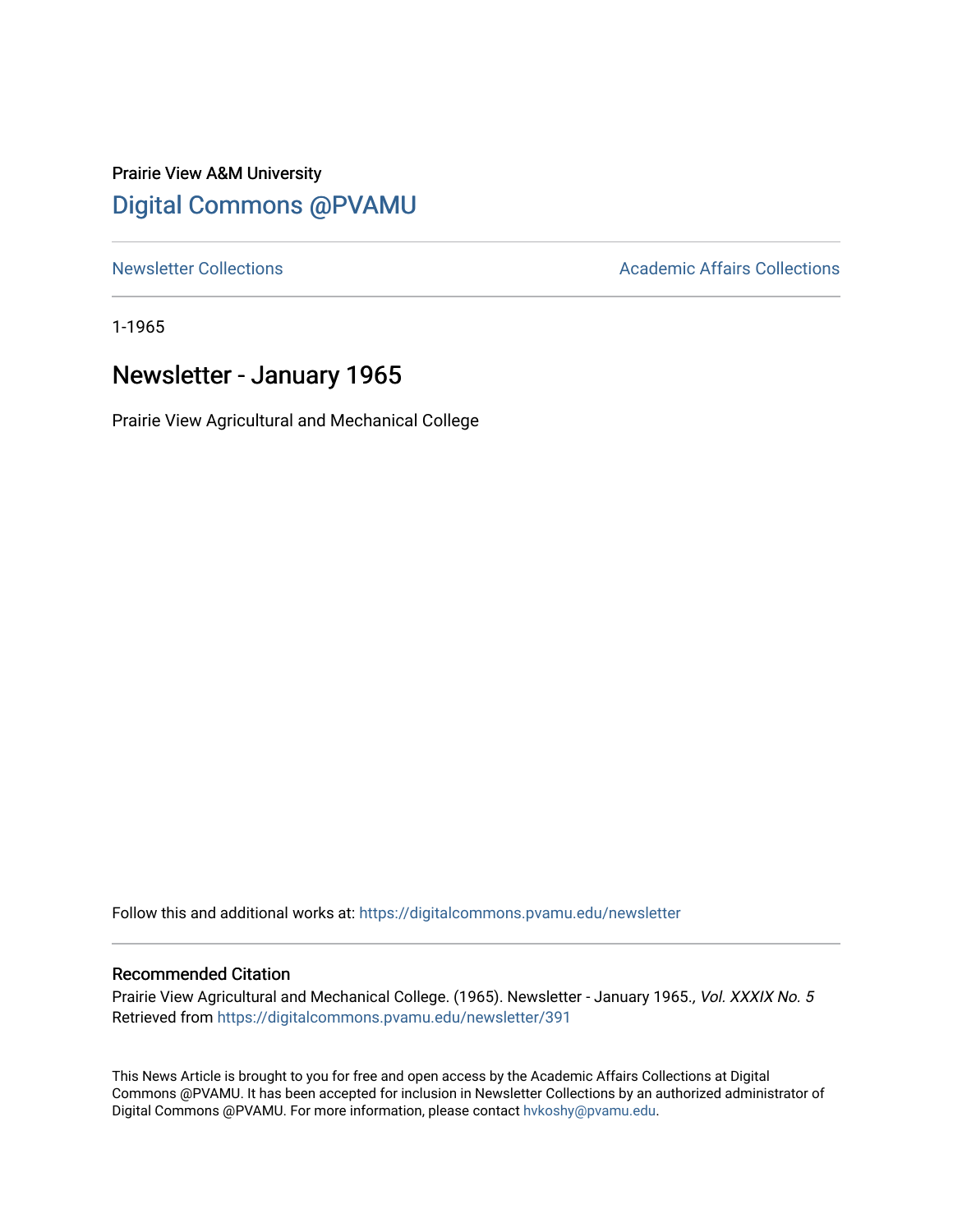*From the Desk of* the President



# **EWSLETTER**

## PRAIRIE VIEW A. & M. COLLEGE

Prairie View, Texas

| Volume<br><b>XXXIX</b> |  |
|------------------------|--|
|------------------------|--|

January, 1965 Number 5

#### A. CALENDAR

| <u>Cristian Driv</u>                                                    |                                                                                                                                                                                                                                                                                                                                                                                                                                                                                                                                     |  |
|-------------------------------------------------------------------------|-------------------------------------------------------------------------------------------------------------------------------------------------------------------------------------------------------------------------------------------------------------------------------------------------------------------------------------------------------------------------------------------------------------------------------------------------------------------------------------------------------------------------------------|--|
| l.<br>2.<br>3.<br>4.<br>5.<br>6.<br>7.<br>8.<br>9.<br>10.<br>11.<br>12. | New Year's Day January 1<br>Classes Resume (8:00 A.M.) January 4<br>Coronation of Miss Prairie View. January 9<br>Religious Emphasis Week. January 10-12<br>Final Examinations (First Semester). January 18-23<br>First Semester Ends. January 23<br>ROTC Commissioning Exercises January 24<br>Freshmen Orientation (Second Semester) January 24-25<br>State Conference for Association Agents. January 25-29<br>Registration for Second Semester January 26-27<br>Second Semester Classes Begin. January 28<br>Basketball Games-- |  |
|                                                                         | <b>HERE</b><br>Prairie View vs. Texas Southern. January 14<br>Prairie View vs. Bishop College. January 22<br>Prairie View vs. St. Mary's College. January 23<br>Prairie View vs. Southern University January 30                                                                                                                                                                                                                                                                                                                     |  |
|                                                                         | AWAY<br>Prairie View vs. Arkansas A.M.and N. January 9<br>Prairie View vs. Wiley College January 11<br>Prairie View vs. Texas Southern. January 16                                                                                                                                                                                                                                                                                                                                                                                  |  |

#### B. POLL TAX

PAY YOUR POLL TAX on or before January 31. For your convenience Mr. O. J. Thomas has been designated to collect POLL TAX in this area. He may be located on the second floor, Spence Hall.

#### C. A WORD OF THANKS

To those who contributed in the promotion of our many activities in the month of December, a word of thanks is sincerely expressed. Special events during the month included Nutrition Week, Public Health Christmas Program, Y Leadership Institute, Boy Scout Appreciation Dinner, and other activities leading up to the observance of the Christmas holidays.